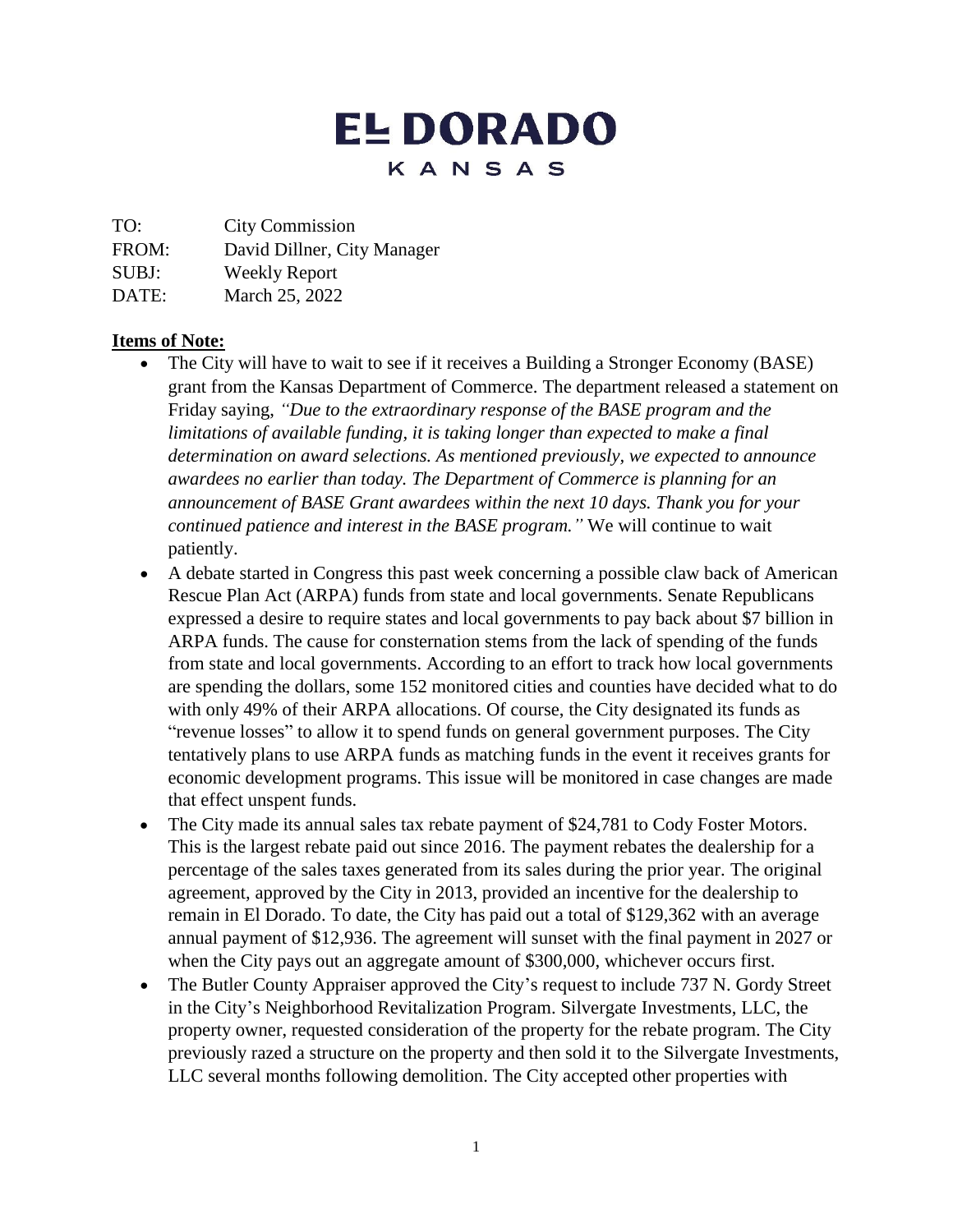similar circumstances into the program, so the request was submitted to the County Appraiser for consideration.

- The Kansas Department of Transportation (KDOT) announced its strategy for pursuing competitive grants under the Bipartisan Infrastructure Law (BIL). KDOT will focus on maximizing Kansas' likelihood of success. About 40% of BIL funding will be through competitive grants. The federal government has indicated grant applications that benefit multiple communities/states and those that connect and build toward long-term priorities across the state will be the most competitive. With this in mind, KDOT's strategy for pursuing and supporting federal BIL grants for **highway modernization and expansion projects** is focused projects in the development/construction pipeline. Butler County does not have any highway modernization and expansion projects in the pipeline, although improvements to the North Junction in Wichita is included. This interchange, while not in the corporate limits of El Dorado, benefits the community by improving maneuverability and accessibility of the region's transportation system.
- Governor Kelly recently announced the addition of \$50 million for affordable housing through a Governor's budget amendment. The additional funding for affordable housing will establish the Rural Housing Revolving Loan Program to be administered by the Kansas Housing Resources Corporation. This housing trust fund will be the first of its kind in Kansas, and is supported by a broad coalition of rural Kansas stakeholders who understand the need for additional tools to increase investment in areas where market rates underestimate the strength and potential of rural Kansas to innovate and grow. Staff will monitor this development and determine how this resource may be accessed for housing needs in El Dorado.
- The Parks and Recreation Department has twenty lifeguards hired for the upcoming summer pool season. Fifteen lifeguards require training, which the department is currently coordinating. The department plans to manage the pool with a pool manager and two co-managers. These manager positions will be part-time and will allow for flexibility throughout the season. The pool is scheduled for open on May 28, and will be closed on Mondays except for May 30 (Memorial Day) and July 4 (Independence Day). Keep your fingers crossed that the pump and internal systems start up properly in the coming weeks.
- The EPA will require the Public Utilities Department to begin sampling for per- and polyfluoroalkyl substances (PFAS) and lithium next year. There are presently no federal regulatory limits for these two water supply contaminates, although it is likely the federal government will impose limits in the future. Additional regulatory limits means increased treatment expenses as the City will likely need to upgrade its systems to meet new requirements. The Public Utilities Department is monitoring this development so we can anticipate the changing regulatory environment.
- Several elements in the treatment plants require replacement in the coming years as these elements begin to reach their useful life. The Public Utilities Department plans to make several replacements in variable frequency drives (VFDs), actuators, and blower motors over the next few years. These components often come at a high price, so the department is putting together a plan to spread these expenses out over several years.